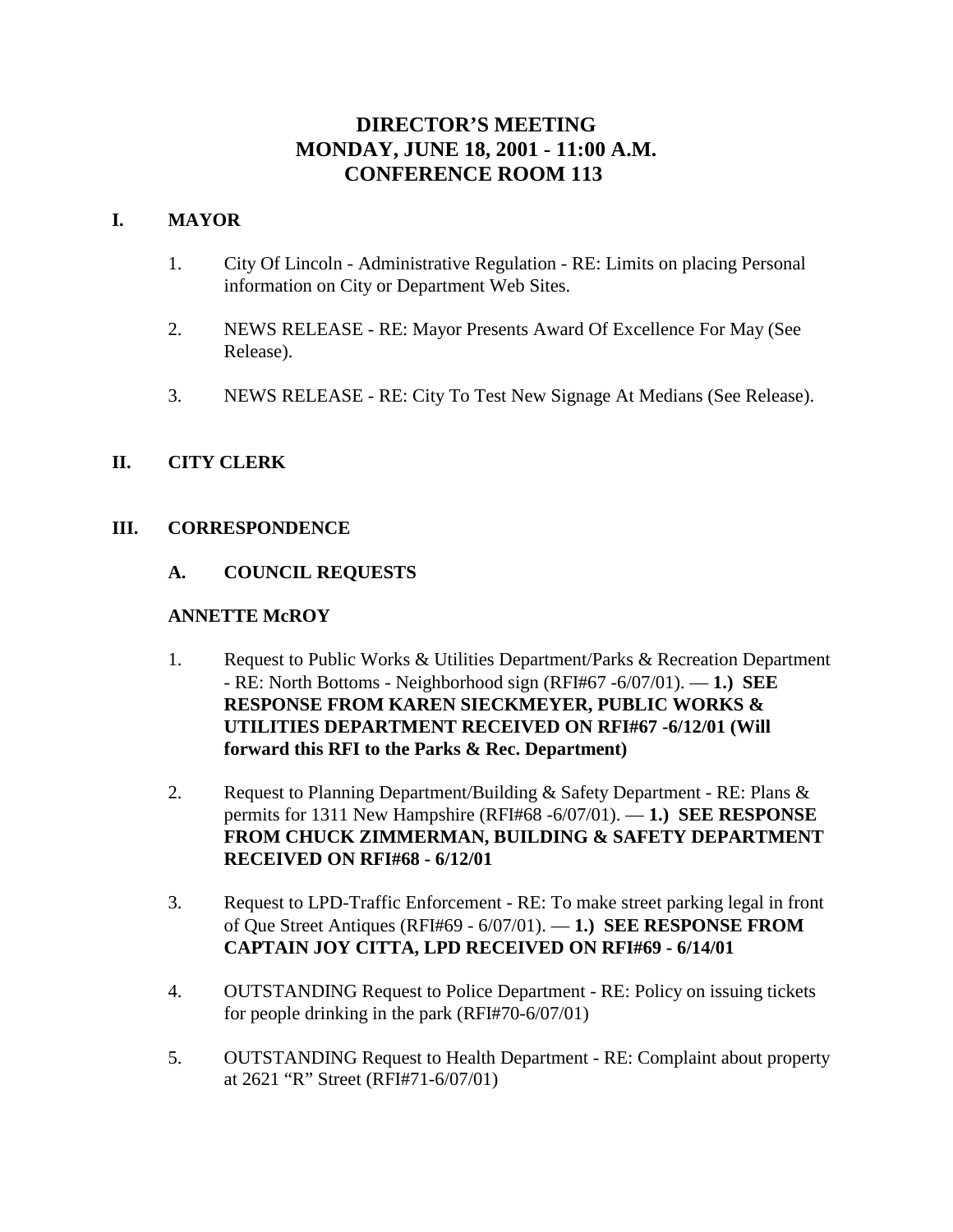6. Request to Fire Department, Chief Spadt - RE: The Hospital Rotation Policy (RFI#72-6/12/01)

## **COLEEN SENG**

- 1. OUTSTANDING Request to **Health-Animal Control** RE: Concerned about someone and their dogs dumping on her property (RFI#842 - 5/07/01)
- 2. OUTSTANDING Request to Public Works & Utilities Department RE: Concerns about a couple of things - sidewalk, tree & alley (RFI#846 - 6/04/01)
- 3. OUTSTANDING Request to Fire Department RE: Concerns about "cameras" at intersections (RFI#847 - 6/04/01)
- 4. Request to Public Works & Utilities Department/Finance Department RE: Questions on financing paving districts (RFI#848 - 6/04/01). — **1.) SEE RESPONSE FROM KAREN SIECKMEYER, PUBLIC WORKS & UTILITIES DEPARTMENT RECEIVED ON RFI#848 - 6/12/01 — 2.) SEE RESPONSE FROM DON HERZ, FINANCE DIRECTOR RECEIVED ON RFI#848 - 6/13/01**
- 5. OUTSTANDING Request to Public Works & Utilities Department RE: The sidewalks around Kahoa Park (RFI#849 - 6/04/01)
- 6. Request to Public Works & Utilities Department, Gene Hanlon RE: Recycling noise (RFI#850 - 6/04/01). — **1.) SEE RESPONSE FROM GENE HANLON, RECYCLING COORDINATOR, PUBLIC WORKS & UTILITIES DEPARTMENT RECEIVED ON RFI#850-6/11/01**
- 7. Request to Building & Safety Department RE: Permit for 2230 N. 54<sup>th</sup> Street (RFI#852 - 6/11/01) (Coleen handed out this RFI to everyone at the Director's Meeting on 6/11/01). — **1.) SEE RESPONSE FROM CHUCK ZIMMERMAN, BUILDING & SAFETY DEPARTMENT RECEIVED ON RFI#852-6/14/01**
- 8. Request to Public Works & Utilities Department RE: Wants Bill Nass to respond to her phone calls (RFI#853-6/11/01)
- 9. Request to Finance Department/ Public Works & Utilities Department RE: Parking fines & water purification (RFI#854-6/11/01). — **1.) SEE RESPONSE FROM STEVE HUBKA, BUDGET OFFICER (Finance) RECEIVED ON RFI#854 - 6/13/01**
- 10. Request to Police Department RE: Suggestion for Police writing tickets around Northeast High School (RFI#855-6/11/01)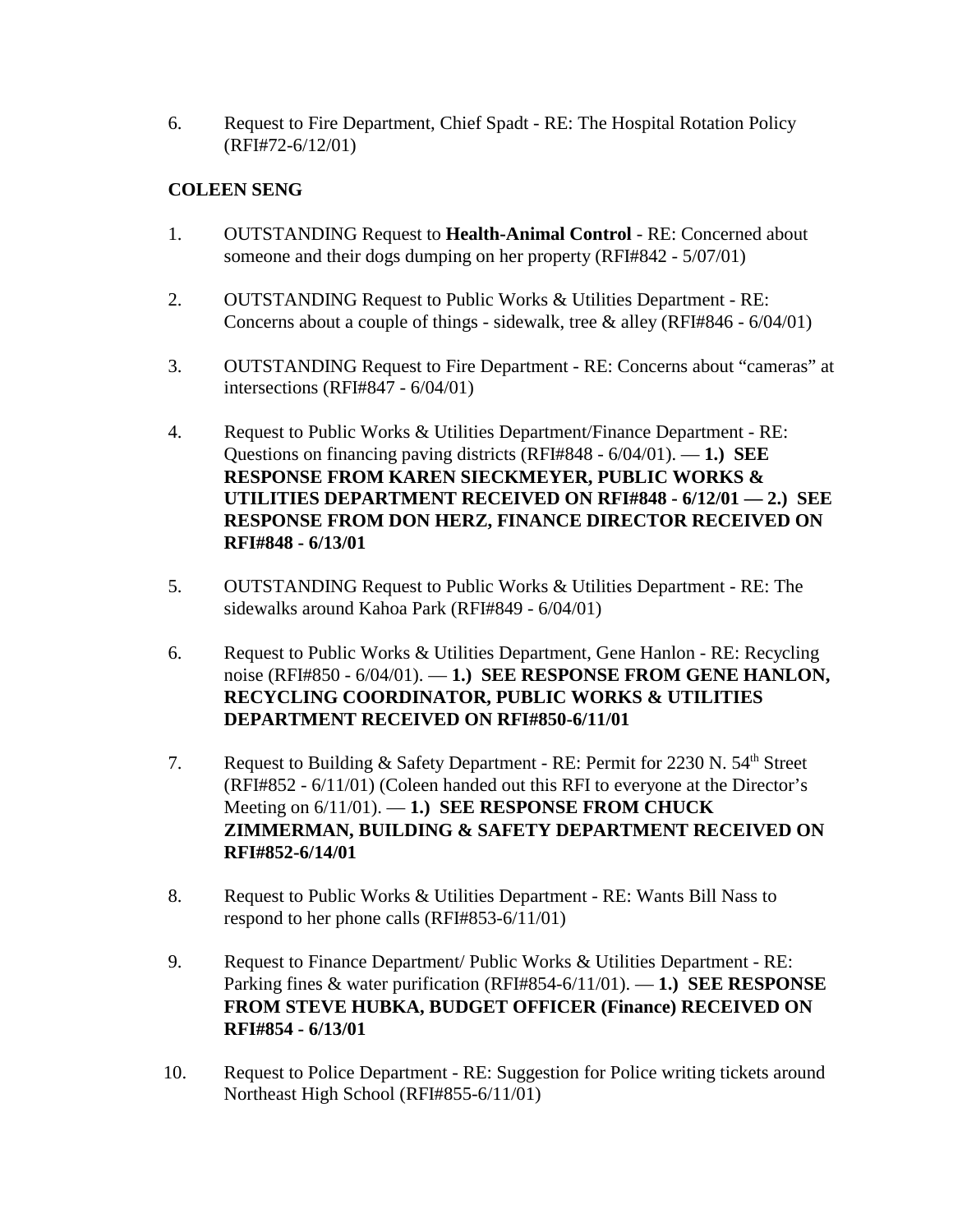- 11. Request to Public Works & Utilities Department RE: Street resurfacing (RFI#856-6/11/01)
- 12. Request to Building & Safety Department RE: The property behind her house at 1355 N. 63rd Street (RFI#857-6/11/01). — **1.) SEE RESPONSE FROM CHUCK ZIMMERMAN, BUILDING & SAFETY DEPARTMENT RECEIVED ON RFI#857 - 6/14/01**

## **JON CAMP**

- 1. Request to Don Herz, Finance Director/Fire Chief Mike Spadt RE: Reports on the Lincoln Fire and Rescue revenue and activity (RFI#58-5/25/01)
- 2. E-Mail from Ronald W. Kirsch to Jon Camp RE: Several reasons why he is opposed to the Fire Department takeover of the Ambulance Service (See E-Mail).
- 3. E-Mail from Mari Lane Gewecke to Jon Camp RE: Parking Tickets (See E-Mail).
- 4. FOR IMMEDIATE RELEASE from Jon Camp RE: Camp Calls For 3-Step Investigation Of Problems Within Lincoln's Ambulance Service (See Release).
- 5. Articles from Jon Camp to Council RE: Ambulance Issue billing (See Articles).

## **TERRY WERNER**

- 1. OUTSTANDING Request to Parks & Recreation Department, Lynn Johnson RE: Kuklin Park Pool at 2300 "N" Street (RFI#3 - 6/01/01)
- 2. OUTSTANDING Request to Health Department RE: Latex materials in restaurant food (RFI#4-6/07/01)
- 3. Request to StarTran RE: The possibility of a handicap accessible shuttle for Saltdog home games (RFI#5 - 6/07/01). — **1.) SEE RESPONSE FROM LARRY WORTH, STARTRAN RECEIVED ON RFI#5 - 6/12/01**
- 4. Request to Public Works & Utilities Department, Allan Abbott RE: Water Fee for Apartment Buildings/Complexes (RFI#6 - 6/07/01)**.** — **1.) SEE RESPONSE FROM MARGARET REMMENGA, PUBLIC WORKS & UTILITIES DEPARTMENT RECEIVED ON RFI#6 - 6/12/01**
- 5. OUTSTANDING Request to Chief Spadt, Fire Department RE: EMS vehicles in route to an emergency - Old Cheney (RFI#7 - 6/08/01)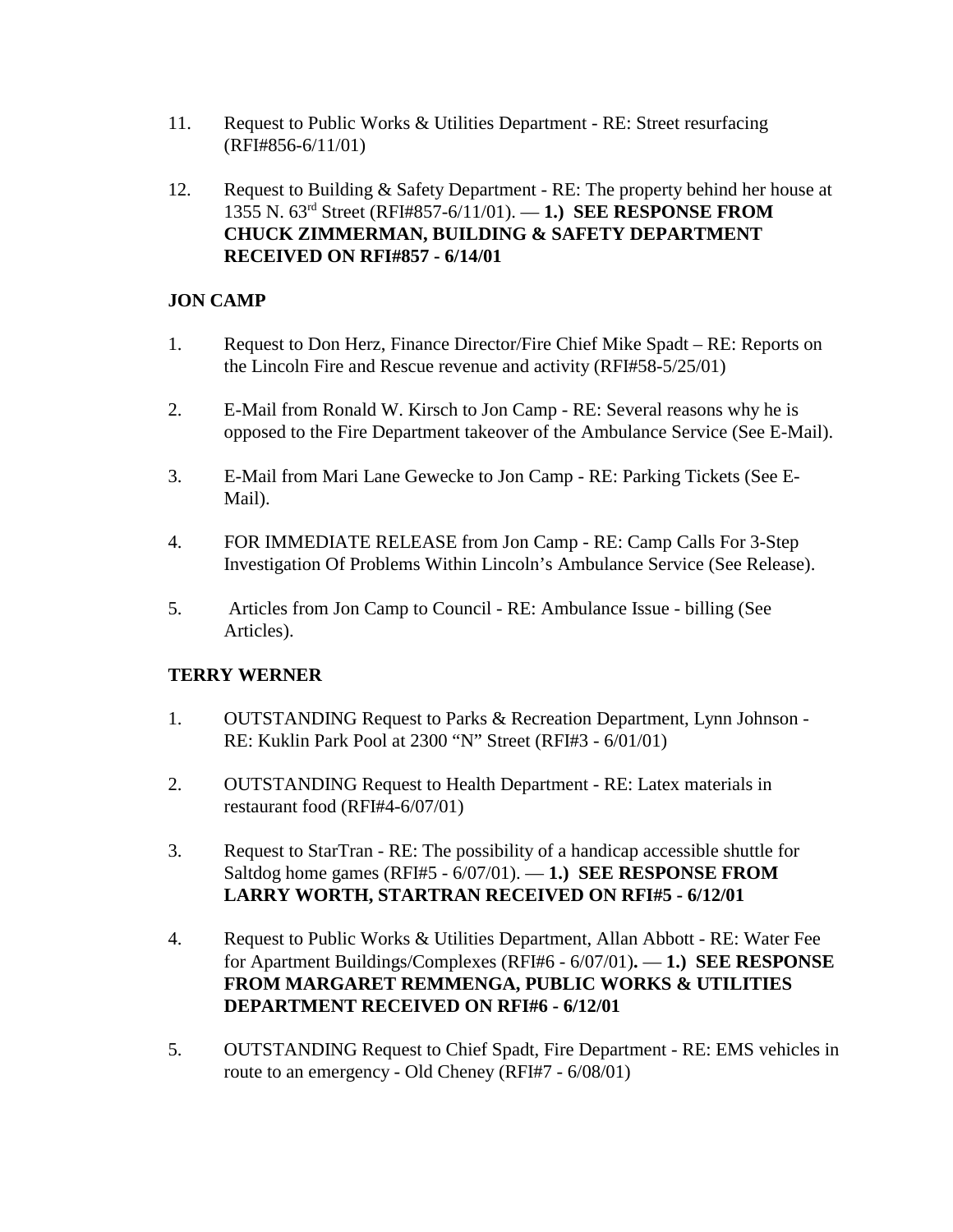- 6. OUTSTANDING Request to Public Works & Utilities Department RE: The lack of curb cuts in the near south (RFI#8 - 6/08/01)
- 7. Request to Law Department/Russell Shultz, Weed Control RE: The City Weed Ordinance (RFI#9 - 6/13/01)

## **GLENN FRIENDT**

- 1. Request to Fire Chief Spadt RE: Ambulance fund and service (RFI#1 6/13/01)
- 2. Request to Public Works & Utilities Department, Margaret Remmenga RE: Parking (RFI#2 - 6/13/01)

## **JONATHAN COOK**

1. Request to Planning Department/Public Works/Fire/Law Department - RE: Lazy Acres Annexation - Pine Lake Rd. Vacation (RFI#38 - 6/13/01)

## **B. DIRECTORS AND DEPARTMENT HEADS**

#### **FINANCE/CITY TREASURER**

1. Material from Don Herz & Melinda J. Jones - Resolution & Finance Department Treasurer of Lincoln, Nebraska Investments Purchased Between June 4 and June 8, 2001.

## **HEALTH DEPARTMENT**

1. NEWS RELEASE - RE: Latex Paint Exchange - Free latex paint (See Release).

## **REAL ESTATE DIVISION**

1. InterOffice Memo from Clinton W. Thomas to Jonathan Cook - RE: South Street Right-Turn Lane at South  $17<sup>th</sup>$  Street (Council received their copy of this memo on 6/11/01 at the Director's Meeting)(Copy of this memo is on file in the City Council Office).

## **PLANNING**

- 1. Letter from Kathleen A. Sellman to Kent Seacrest, Seacrest & Kalkowski RE: S. 84<sup>th</sup> & Highway 2 (See Letter).
- 2. Memo from Ray Hill RE: Change of Zone #3325 (See Material).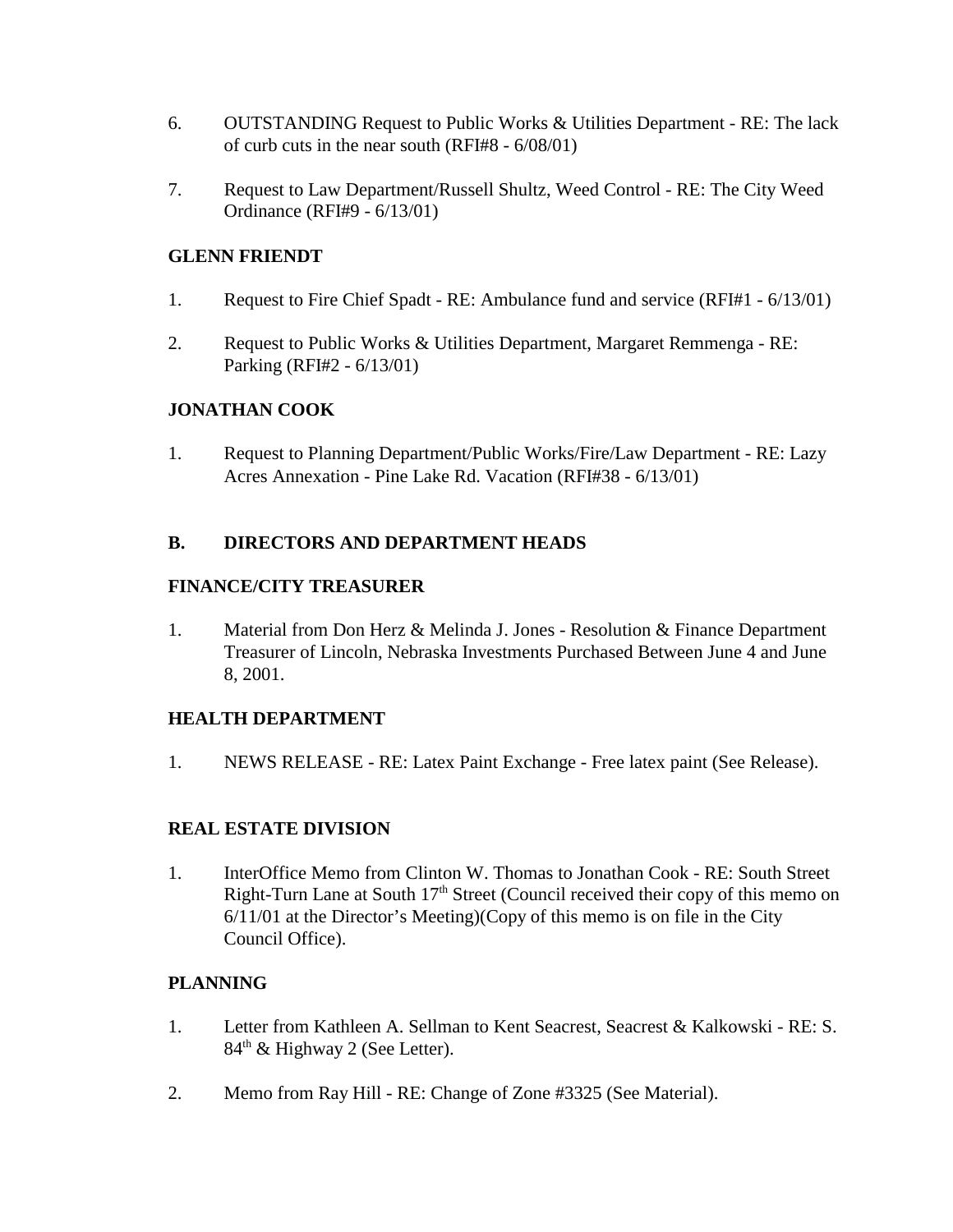## **PUBLIC WORKS & UTILITIES DEPARTMENT**

- 1. Memo from Nicole Fleck-Tooze RE: Airport Signs (See Memo).
- 2. PUBLIC WORKS & UTILITIES ADVISORY RE: Vine Street Widening Project No. 546003 In Vine Street from 48<sup>th</sup> Street to Approx. 450' East of 60<sup>th</sup> Street (See Advisory).
- 3. Material from Bruce Sweney RE: June 18, 2001 Board of Equalization Meeting (Council copies placed in their Thursday packets on 6/14/01 on top of their Legislative Packets)(See Material).
- 4. Material from Nicole Fleck-Tooze RE: Highlands Sidewalk along NW 12<sup>th</sup>/NW 13<sup>th</sup> Street - Correspondence from Patricia Witt (See Material).
- 5. Response Letter from Nicole Fleck-Tooze to Dennis VerMass RE: Street on North Side of Maxey School (See Letter).

## **WEED CONTROL AUTHORITY**

1. Combined Weed Program - City of Lincoln - May 2001 Monthly Report - Noxious Weed Control Authority.

## **C. MISCELLANEOUS**

- 1. Letter from Dean L. Petersen to Ed Kosola, Federal Highway Administration RE: To comment on the Draft Environmental Impact Statement for the proposed Lincoln Beltway (See Letter).
- 2. Letter from Jim & Peggy King to Ed Kosola, Federal Highway Administration RE: To voice their concerns about selection of this corridor for the East Beltway (See Letter).
- 3. E-Mail from L.E. Westmoreland RE: Cotner water main project "L" to Randolph (See E-Mail).
- 4. E-Mail from Cathy Nemeth RE: The Ambulance System (See E-Mail).
- 5. Letter from Alan Fosler to Ed Kosola, Realty/Environmental Officer, Federal Highway Administration - RE: To voice his support of the East Middle rote of the proposed East Beltway near the City of Lincoln (See Letter).